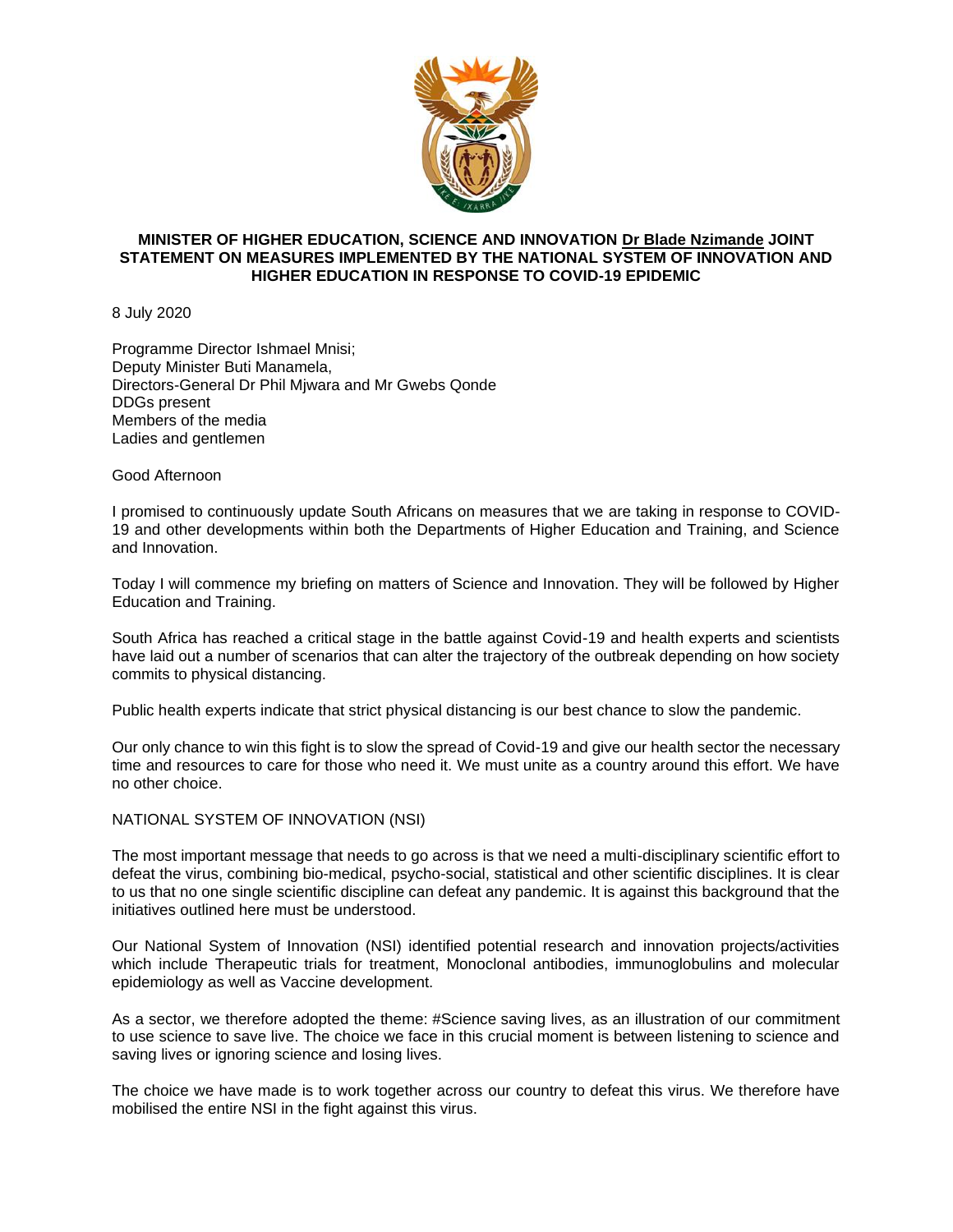

I have further published the necessary regulations under the Disaster Management Act, to assist our institutions in the higher education, science and innovation sectors to play their role in the fight against Covid 19.

# ON SAPRIN LAUNCH OF NEW URBAN NODES TO IMPROVE COVID 19 RESPONSE

Through the South African Population Research Infrastructure Network (SAPRIN), we responded to the Covid-19 emergency by developing a surveillance protocol that was implemented within a month of the first case reported in our country.

The research involves ongoing telephonic interviews to screen for COVID symptoms in more than 60 000 rural households in Mpumalanga, Limpopo and KwaZulu-Natal. This will greatly help in tracking the virus and focus on the demographic, social, health and socio-economic well-being of the entire study-population.

To expand to a national network and to improve its response to COVID-19 and other epidemics, SAPRIN added two new Health and Demographic Surveillance System (HDSS) nodes in Gauteng and Western Cape provinces.

ON SUPPORT TO GOVERNMENT'S TESTING DRIVE

In the beginning of the pandemic, the Department embarked on a process to repurpose some of our labs to assist in testing. This means a number of laboratories that were doing other scientific work have been supported to refocus on work in support to Covid 19. One of these for example we visited at the Tshwane University of Technology.

I am pleased that today labs such as those at the Council for Scientific and Industrial Research. (CSIR), Centre for Proteomic and Genomic Research (CPGR), Kwazulu-Natal Research Innovation and Sequencing Platform (KRISP) and the International Centre for Genetic Engineering and Biotechnology (ICGEB) amongst others, are already conducting tests or ready to receive samples from the National Health Laboratory Services (NHLS).

The CSIR for example, is already doing tests for Eskom and Gold Fields. This is directly assisting our country' state of readiness as we work towards getting our economy back on track.

To strengthen South Africa's Active Case Finding (ACF) strategy, the Department of Science and Innovation (DSI) with South African Medical Research Council (SAMRC) and the Technology Innovation Agency (TIA) issued a call for proposals to South African companies and researchers to develop Polymerase Chain Reaction (PCR) reagents and kits that can be locally manufactured to address bottlenecks in South Africa's COVID-19 testing.

This call was developed in collaboration with the National Health Laboratory Services (NHLS) and the South African Health Product Regulatory authority (SAPHRA) has developed specific guidelines for the registration of locally developed tests, reagents and test kits.

This is a unique example of multiple government departments, research councils and funding agencies working together with academia and the private sector to accelerate local innovation.

ON AFRICAN NATURAL MEDICINES RESEARCH, DEVELOPMENT AND INNOVATION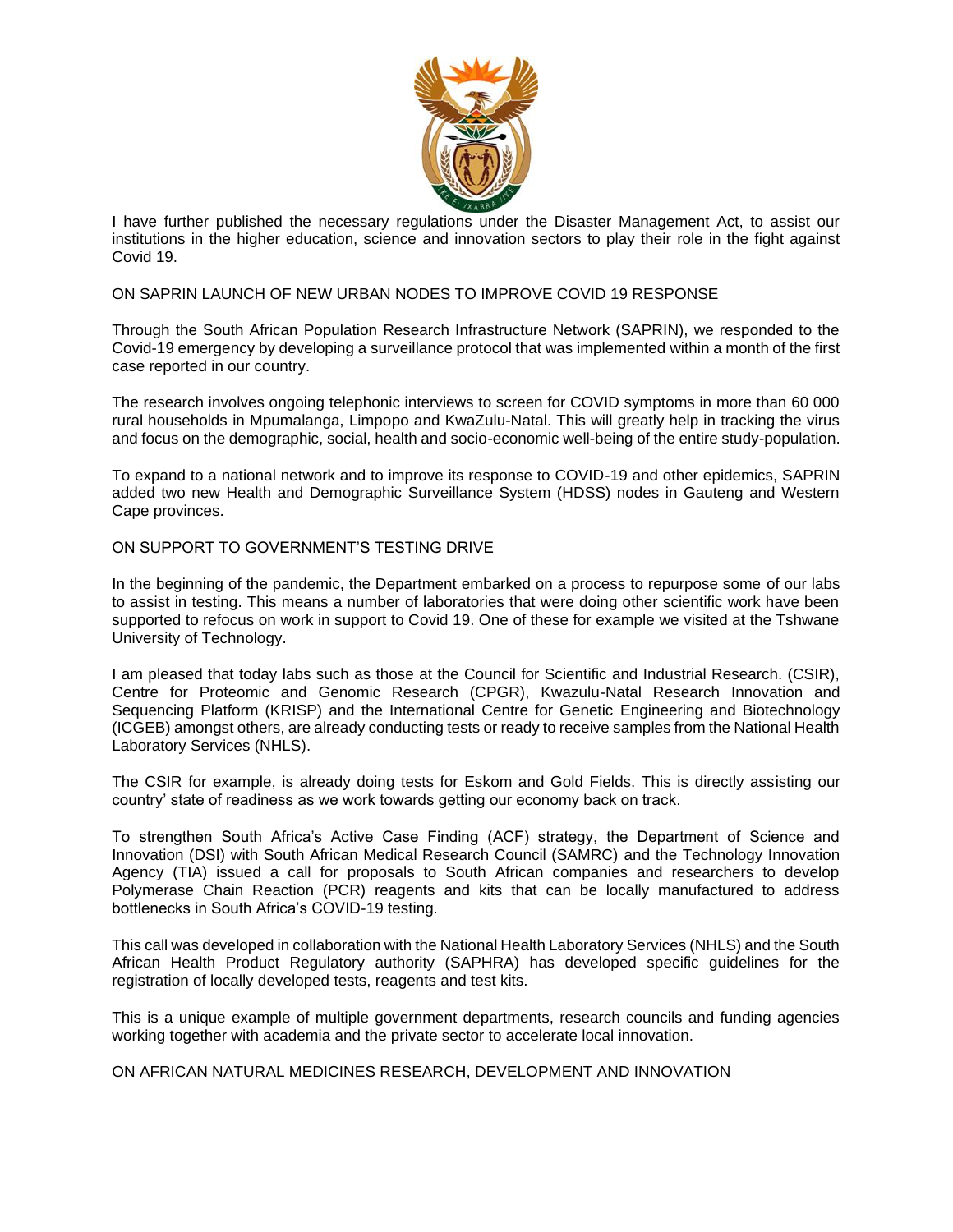

We are in the process of implementing multiple interventions including the use of African Medicines as immune-modulators and anti-coronavirus therapeutics.

The programme, has been working with the African Medicines Covid-19 Research Team in researching several South African herbs and formulations; with documented evidence for treatment of respiratory infections, signs and symptoms.

One of the herbs our team is working on is Artemisia afra. (Umhlonyana in Nguni languages). As the Department of Science and Innovation we have reassigned R15 million from existing Indigenous Knowledge projects to support Covid-19 interventions, and have submitted proposal for additional funding, especially for clinical studies, SMME support cultivation, agro-processing, and job creation.

The DSI is also leading a Research and Innovation Pillar of the Cannabis Industrialisation Master Plan. To this extent, our focus is to development medicinal products for Covid-19, cancers, diabetes, TB and HIV/AIDS and neurodegenerative diseases, amongst others.

Our Indigenous Knowledge-Based Bio-Innovation Programme has other five Platforms in Nutraceuticals, Cosmeceuticals, Technology Transfer (Incubation) and Commercialisation (Entrepreneurship) that includes the South African Bureau of Standards, University of Venda, University of Witwatersrand, UNISA, Tshwane University of Technology (TUT) and emerging small and medium enterprises supported by these platforms.

Processes are underway at the South African Health Products Authority (SAHPRA) for establishment of dedicated structures for African medicines regulations, evaluation of African medicines clinical trials and registration of these medicines for commercial and clinical application.

As the Department of Science and Innovation, we place high value in conducting ethical and responsible research, development and innovation initiatives as we continue to build on our previous work with World Health Organization- African Regional Office (WHO-AFRO) in the development of Guidelines for Evaluation of Traditional Medicines. Our partnering healer's organisations and Indigenous Knowledge-based SMMEs are fully apprised on these processes. We are still committed to do more on this front.

On the 8th and 18th of May 2020, the Department's African Medicines Platform held a meeting with WHO-AFRO to review the role of African medicines against COVID-19 and to discuss ways in which South Africa can work with WHO-AFRO in ensuring that recognised research protocols are observed.

South Africa is the third-most biodiverse country in the world. Together with the Technology Innovation Agency and the Industrial Development Corporation, we have created the Natural Indigenous Products Fund, under the BioProducts Advancement Network South Africa (BioPanza) initiative.

Through these initiatives we will be creating small and medium enterprises owned by Indigenous Knowledge Holders; thus, creating decent job opportunities, alleviate poverty, and empower the poor.

Our DSI's Decadal Plans envisage the establishment of an IK-Based Bio-Innovation Institute, which will be a precursor to Africa's first Plant-Based Pharmaceutical Industry.

### ON BUSINESS INNOVATION SURVEY

I also wish to take this opportunity to report on and release a report on the latest Business Innovation Survey (BIS) undertaken in 2019, covering 2014-2016 period, which showed that more than two-thirds (69,9%) of South African businesses are innovation active.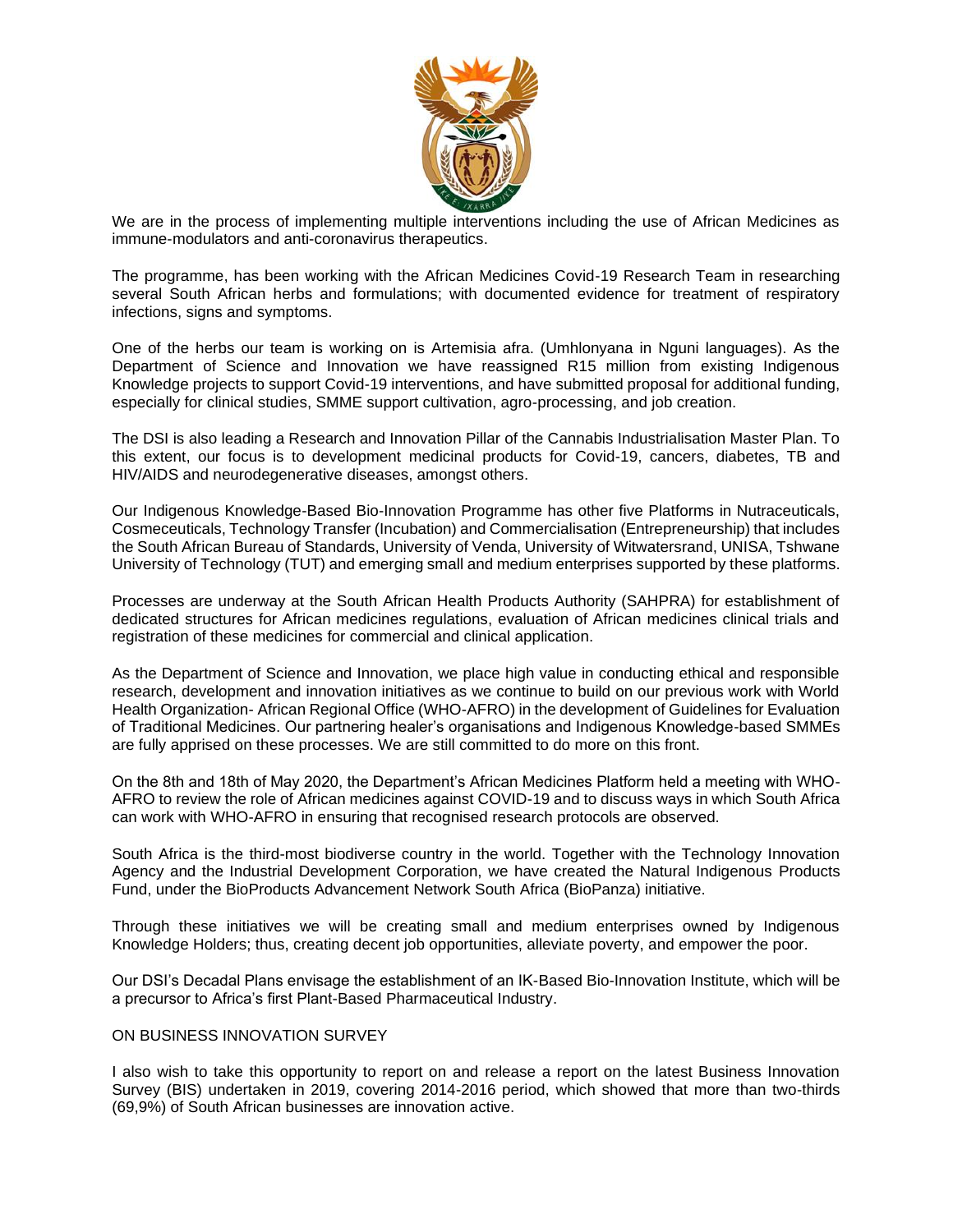

I am today formally releasing this report (whose full details we are also releasing today and can be found on our website), at when businesses are being forced to become innovative in order to survive the current<br>
circumstances ereated by Covid Covid 19. unusual circumstances created by Covid 19. We therefore need to ensure people safety whilst business are operational.

I must say that I have come across some amazing innovations by South African businesses. The reason why I have appointed an industrial envoy is so that we can strengthen the relationship between government and the private sector in driving more innovation in South Africa, including increased investment by both the public and private sectors in research and development. We urge all role players to read this report on the business innovation survey.

# ON INTERNATIONAL COOPERATION

The Department continues to work to foster international partnerships to bolster South Africa and African ability to respond to Covid-19. Our National Research Foundation (NRF) with its partners in Canada, Sweden and the United Kingdom launched the Africa Rapid Grant Fund to support research and science capacity-building in African countries to fight Covid-19.

This put into practice the commitment made by President Ramaphosa at the recent Coronavirus Global Response international pledging event for South Africa to invest in such international partnerships.

The Department and the NRF have been successful to leverage close to R75 million in funding from international partners (Canada, Sweden and the UK) to supplement a South African investment of R15 million.

This will mean the Fund has a total budget of approximately R90 million to fund Covid-19 initiatives in South Africa and 16 other African countries.

The activities to be funded include Covid-19 research as well as capacity-building for science communication (support to journalists) and science advice to governments in Africa.

It is envisaged that projects supported by the Fund will start no later than August 2020 to ensure a rapid response.

### PROGRESS AND CHALLENGES IN POST SCHOOL EDUCATION AND TRAINING INITIATIVES

I want to briefly report on progress given the announcements we made on planned phased return of student once we reach Alert Level 3 in the fight against Covid 19.

ON THE PHASED RETURN OF STUDENTS

#### **Universities**

Under level 3, we only allowed a maximum of 33% of the student population to be allowed to return to campuses, delivery sites and residences on condition that they can be safely accommodated and supported in line with the health and safety protocols as directed by the Department.

This cohorts of students include the following: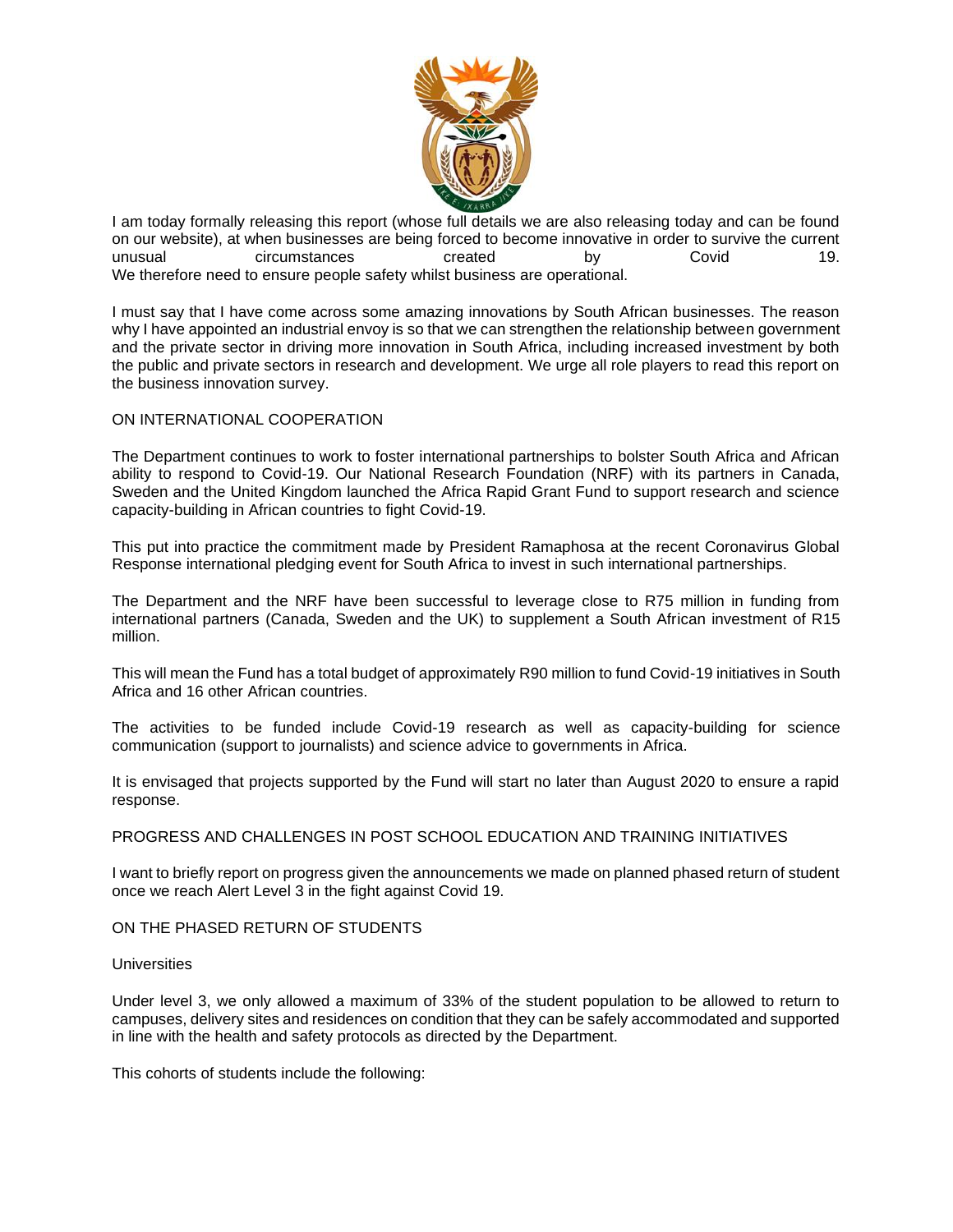

All groups that have already returned during alert level 4. Under level 4, we implemented measures aimed at limited and controlled return of students in their final year of study in programmes requiring clinical training, starting with medicine (MBChB) and phasing-in of all other programmes, such as Nursing, Dental, Veterinary Sciences to campuses.

I want to remind ourselves we said at level 3 we will implement controlled reintegration of students back to campuses, prioritizing:

• Students in the final year of their programmes, who are on a path to graduating in 2020. • Final year students who require access to laboratories, technical equipment, data, connectivity and access to residence and private accommodation and provide accommodation • Students in all years of study that require clinical training in their programmes (provided that the clinical training platforms have sufficient space and can accommodate them while adhering to the safety protocols). • Post Graduate students who require laboratory equipment and other technical equipment to undertake their studies.

The Gazette providing the Directions on the criteria for the return to campus was published on the 8 June 2020.

As we speak all public universities have provided plans and are managing the permits for identified students to return. Private higher education institutions have also provided plans.

All our universities have provided the dates for the planned return of students in line with their risk adjusted strategy linked to the situation in their localities. All universities continue to support their other students through remote multimodal teaching, learning and assessment strategies and plans.

My department is closely monitoring the return to campuses and the implementation of the teaching and learning plans. Final year students requiring clinical training returned to their campuses over the period from 11 May to 20 June.

The planned and staggered return of the remaining 33% of students to campuses is taking place over a period from 17 June, when the first students arrived at some universities, until late August, by which time the full 33% will have been reintegrated into campuses across the country. To date 20 universities have welcomed students back onto their campuses and residences.

The following institutions have planned to reintegrate their students by the end of August 2020: SMU (from 13 July); UFH (from 13 July); MUT (from 17 July); WSU (1 August); TUT (3 August); UFS (31 August).

We are working with Universities South Africa (USAf) and HIGHER HEALTH to give support to all our institutions.

In terms of the planned return to campus, and the reworking of the 2020 Academic Year calendar, the 2020 Academic year will only be completed in the early part of 2021. This will mean a later start to the 2021 Academic Year for many students and a readjustment of the 2021 academic calendar.

I must also indicate that we have been discussing with the Department of Basic Education to determine their plans on the coming to an end of the 2020 school year. It is likely that the intake of first year university students in 2021 will be later than usual.

This will require a change in the normal academic year to ensure that the 2021 academic year finishes within the 2021 calendar year.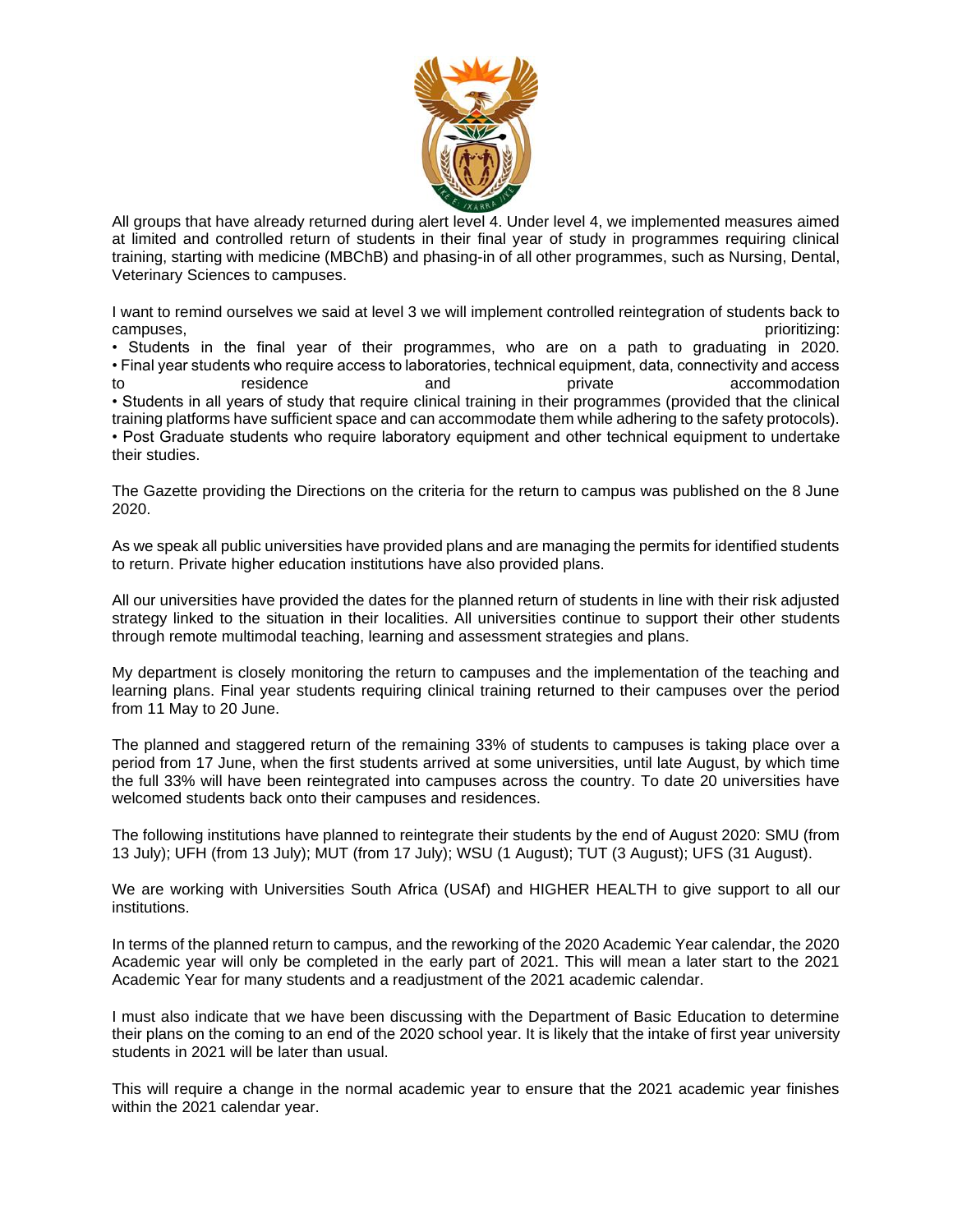

I also plan to publish guidelines in the Government Gazette soon to guide institutions, private accommodation providers, NSFAS and fee paying students on issues linked to tuition and accommodation fees for the 2020 Academic year, given that it will be extended, and there have been substantial changes due to the CODID-19 disaster. I will inform the public of the details in due course.

All other students remain supported through remote multimodal teaching learning and assessment until they can return to campus.

Technical and Vocational Training Colleges

|                                                        |          |          |                 |        |                      |     |                       |     | For the Technical and Vocational Training Colleges, NATED Trimester (ENGINEERING) students returned |    |                          |
|--------------------------------------------------------|----------|----------|-----------------|--------|----------------------|-----|-----------------------|-----|-----------------------------------------------------------------------------------------------------|----|--------------------------|
| as                                                     |          |          |                 |        |                      |     |                       |     |                                                                                                     |    | follows:                 |
| N <sub>6</sub>                                         | &        |          |                 | $N3$ . |                      |     | 10                    |     |                                                                                                     |    | June                     |
| N <sub>5</sub>                                         | &        |          |                 | $N2$ : |                      |     | 15                    |     |                                                                                                     |    | June                     |
| N4                                                     |          | N1:      |                 |        | 22                   |     |                       |     | June                                                                                                |    |                          |
| <b>NATED</b><br>N6:<br>N <sub>5</sub> :<br>N4: 06 July | Semester |          | (BUSINESS       |        | STUDIES)<br>25<br>29 |     | students              |     | returned                                                                                            | as | follows:<br>June<br>June |
| We<br>are<br>Level<br>Level<br>Level 2: 27 July        | now      | awaiting | the<br>4:<br>3: | return | of                   | the | <b>NC</b><br>13<br>20 | (V) | students                                                                                            | as | follows:<br>July<br>July |

Like the universities, TVETs is using HIGHER-HEALTH's health and safety protocols on the phased return of students.

Community Education and Training (CET)

Under level 3 lockdown, the CET colleges opened on 23 June 2020, the expected return rate was 133 000 students who are enrolled for the General Education and Training Certificate (GETC) ABET, Senior Certificate and Occupational programmes.

An indication that has been given by college management is that the return rate is low mainly due to anxieties or fear of exposure to COVID 19.

In addition, the return rate is affected by the closure of 312 Community Learning Centres (CLCs) out of the 1810 CLCs, due to hosting schools not complying with the regulations for operations under COVID 19.

We are expecting Colleges to submit reports on their assessment and evaluation of the state of colleges since the resumption of the academic programme on 23 of June 2020. The reports in which the actual numbers (student return rate) are reflected are to be submitted no later than 10 July 2020.

Do we have infections at the colleges?

CET Colleges have as well experienced some infections, in particular the North West, Free State, Western Cape and Gauteng CET Colleges are the worst hit by the pandemic.

Are we confident to allow students back at our institutions?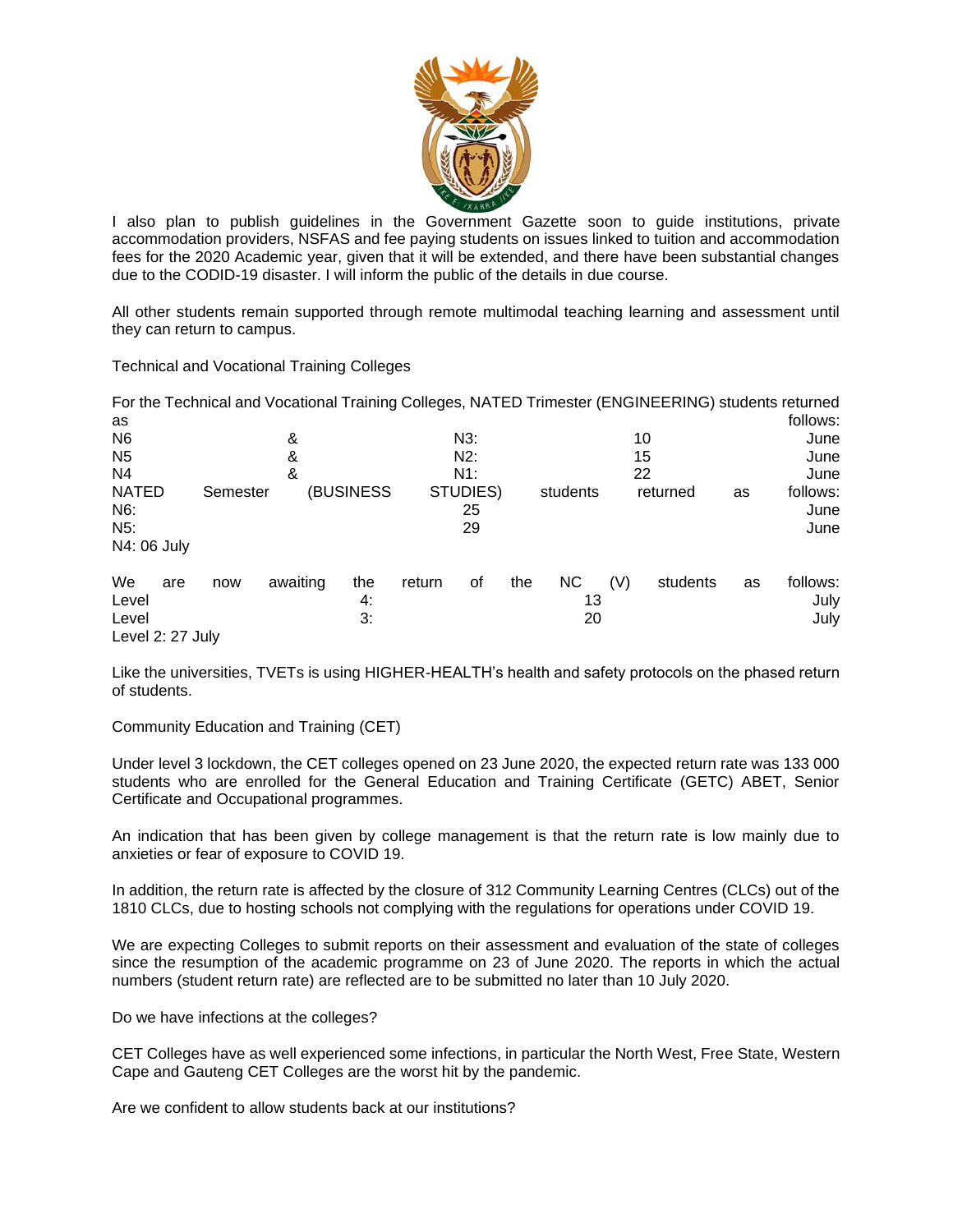

Given the challenges confronting most of the hosting schools, the CET Colleges cannot at the moment cope with the return of the full complement of students who were registered at the point of the declaration of lockdown.

It is our considered view that for the 2020 academic year serious considerations must be made that the return of students be limited to General Education and Training Certificate (GETC) ABET qualification, Senior Certificate, Occupational programmes and Adult Education and Training sub-level 3 students.

This will enable Community Learning Centres to comply with regulations especially the issue of social distancing and provision of adequate PPEs for staff and students.

ON HIGHER HEALTH

So it's imperative that as a Department , led by HIGHER HEALTH in collaboration with the Department of Health, National Institute of Communicable Diseases (NICD), WHO and other stakeholders, continue with programmes and innovative measures as part of our ongoing effort to support the PSET institutions' response to COVID-19.

Following my visit to the Tshwane University of Technology (TUT,) I visited the Umngungundlovu TVET College and I was highly impressed by the state of readiness of the college at the time. The college had already welcomed some students and were in the process of welcoming others in line with the TVET College phased approach.

Cleaning and Disinfection including disinfection post a COVID19 Positive case is confirmed on most campuses, guided by protocols also developed by Higher Health, which I have already released.

These Protocols, Guidelines and Trainings have helped our sector towards a smooth phased approach of opening, to prevent infections, build systems for screening, testing, quarantining and linkage to medical care, and address mental health problems and substance abuse exacerbated by this pandemic. We regularly update and align these guidelines and algorithms according to NICD, WHO and Health Department instructions.

The number of infections across South Africa and especially in certain Districts and Metros has climbed quickly in the last couple of weeks. The gradual reopening of the PSET institutions takes place within this context.

Our institutions have implemented and continue to follow extensive measures to reduce the risk of exposure within their facilities through developing strong controls. Protocols and systems with HIGHER HEALTH across our campus sites.

Higher Health has also developed a purpose-built daily digital screening and monitoring tool that enables all PSET students and staff to check for COVID-19 risks and symptoms every day.

For those who cannot screen through HealthCheck, screening stations have been developed at every campus level close to entrances, using paperless, digital platform towards assisting in screening of the needful.

Since the HealthCheck was launched about 20 days ago, we have recorded over 600 000 screenings done across the post school education and training (PSET) system, with students and staff using the HealthCheck either through WhatsApp, USSD or the website.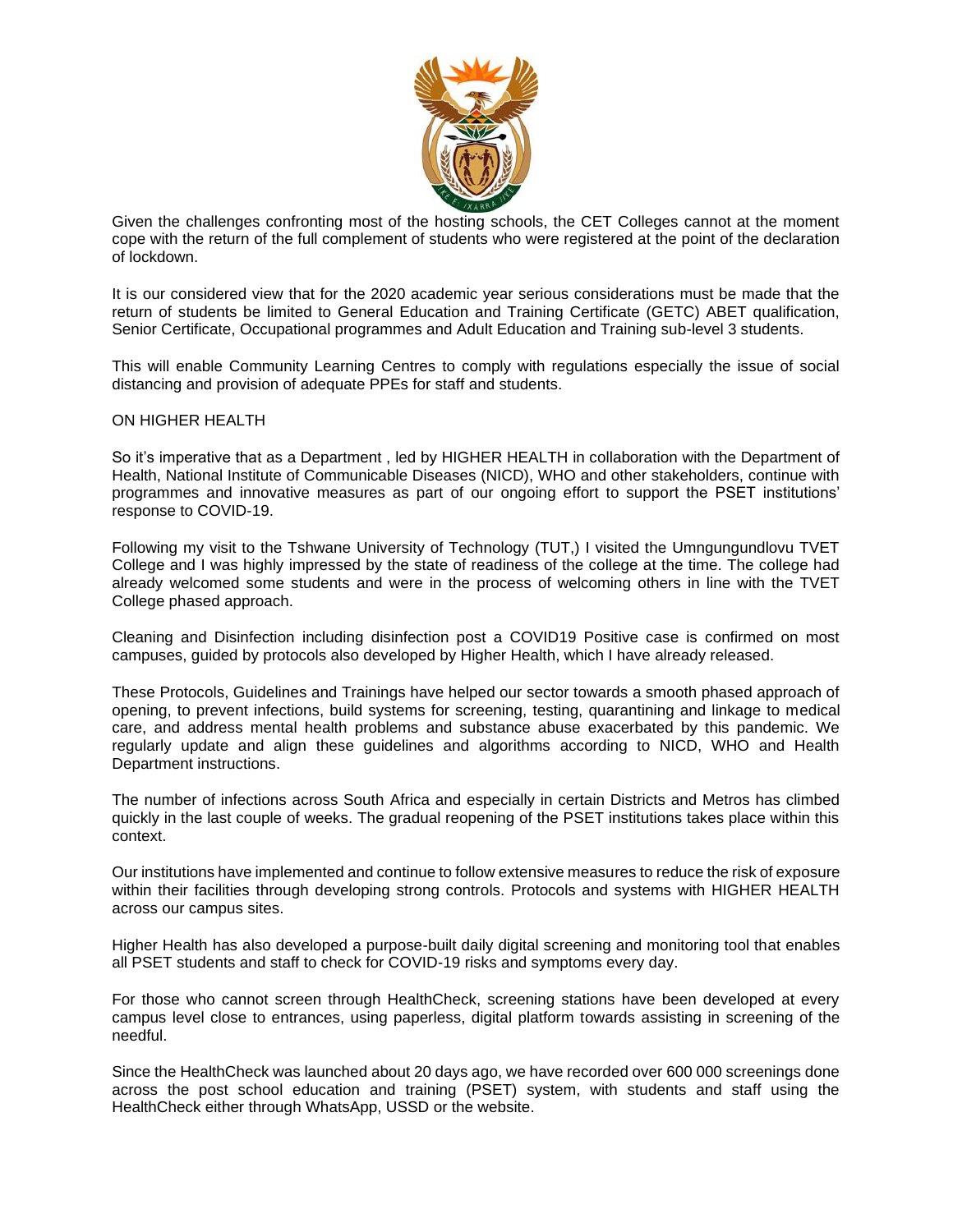

From this data this far the overwhelming majority fall into the "low risk" category (about 95%). The 5% that fell within the moderate to high risk as per the NICD/NDOH algorithm, were immediately placed in self isolation, further assisting towards limiting the spread of the infection and helping towards the phased smooth opening of our sector. Age-wise, about 80% fall into the largest age bracket (18-40 years), followed by a fifth that are between 40 and 65.

Both private Higher Education and Skill Based learning Centres have been equally prioritised in line with trainings and protocols for their planning towards smooth opening of their campuses.

# ZERO RATING OF EDUCATION WEBSITES AND DATA BUNDLES

I want to emphasise, multi-modal teaching, learning and assessment is not an option for universities and TVET colleges any more, it is a necessity.

Everyone in the PSET, form universities, TVET and CET colleges to skills development programmes and work-integrated learning are embarking on modes of educational delivery that embrace the principles of open learning, as outlined in current PSET policies.

We have started with some initiatives like laptops and data to students, the development of high quality connectivity for all universities, and TVET Colleges in collaboration with the DSI and SANREN and other initiatives.

The CSIR is continuing and has briefed me on its work on geo-spatial mapping to try and assist with the location of University and TEVT student homes in relation to areas of connectivity in our country.

We are encouraging all of our institutions in common localities and working in the same areas have to work with each other, with public and private enterprises, with social structures, with the communities they serve, and with local, district and provincial government to create articulated, seamless, responsive education and development opportunities.

We have to think about sharing learning and teaching materials and support the open educational resource (OER) movement, we have to share infrastructure, expertise and systems.

I want to thank the Department of Communications and Digital Technologies and the Electronic Network Providers, including the Mobile Network Operators that have already zero-rated educational content sites of our public universities, TVET, CET, Agricultural and Nursing Colleges.

We stand currently on 96% / 592 of educational sites that are zero-rated and the two Departments are working effortlessly to get all sites that adheres to the criteria as published in the Government Gazette of 5 June 2020.

Most universities have already negotiated free data bundles with the MNOs to pay for additional content that is not covered through the zero-rating. We have negotiated with all mobile network operators' very favourable rates for our NSFAS and Funza Lushaka students for 10GB daytime and 20GB night-time data for 3 months.

I have received very positive reports from institutions on the take up and application of these bundles. However I urge MNOs to fast-track these bundles to students.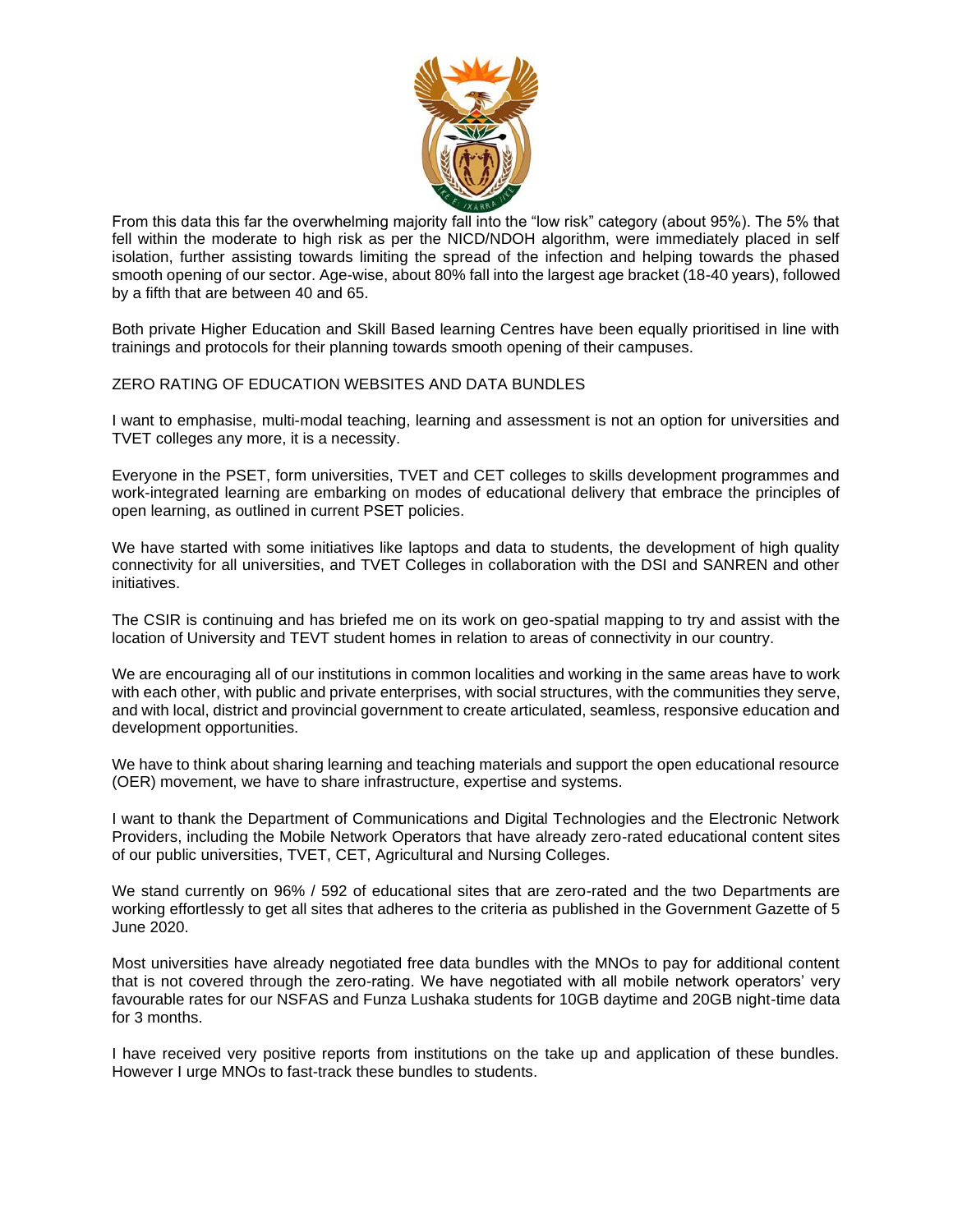

I am also unhappy by the reports that I got where students are using the data bundles for private use such as downloading movies, and even more disturbing, undesirable content. I just want to emphasize, this data must be used for dedicated online educational platforms for teaching and learning as approved by our institutions.

We have also made free digital content available to specifically our TVET College students through our DHET website, the National Open Learning System (NOLS) of the Department, institutional websites and other sites, where students can find digital materials to access to assist them in their learning and preparation for the exams.

# ON GADGETS

On the 30th April 2020, I announced that NSFAS funded students will be provided with digital devices to support their learning in 2020 during the COVID 19 lockdown and when they return to campuses.

This programmer will continue into the future as the devices will become an essential part of student empowerment and capacitation going forward. Students will own the devices outright and it is contemplated that their learning experience will be enhanced through access to learning material beyond the classroom.

The acquisition of digital devices, with the requisite software and data, for university students is already accommodated for in the NSFAS learning material allowances.

Several universities have already channeled these funds towards procurement and access to digital devices with NSFAS assisting with cashflow where required. Over 65% of universities are in different stages (commenced or completed) of the procurement processes for the devices.

Many students at these universities have already received their digital devices, while some are awaiting delivery.

I am happy to announce that I have signed a once off policy deviation for the allocation of a learning material allowance to TVET Colleges students for 2020 academic year. I have made this arrangement because funding for TVET College students does not make provision for a learning material allowance, but all TVET students, including those funded by NSFAS, receive learning material as part of their tuition cost.

The tender for digital devices for NSFAS beneficiaries for issuance in 2020 was advertised on 26 June 2020, with the closing date being 13 July 2020. It is anticipated that tender award and contracting will be completed by 15 August 2020.

To stimulate growth and empower the local economy, the tender provides that only BBB-EE level 1 and 2 contributors are eligible to bid for the tender. In addition, the bidder must sub-contract at least 30% of the contract to an SMME which is at least 51% black owned.

In addition to the tender requirements and to support local manufacturing and production, all laptop bags must be 100% locally manufactured/produced.

A memorandum of agreement (MOA) between all academic institutions and NSFAS will be signed for concurrence on terms and conditions for the transfer of funds for the procurement process.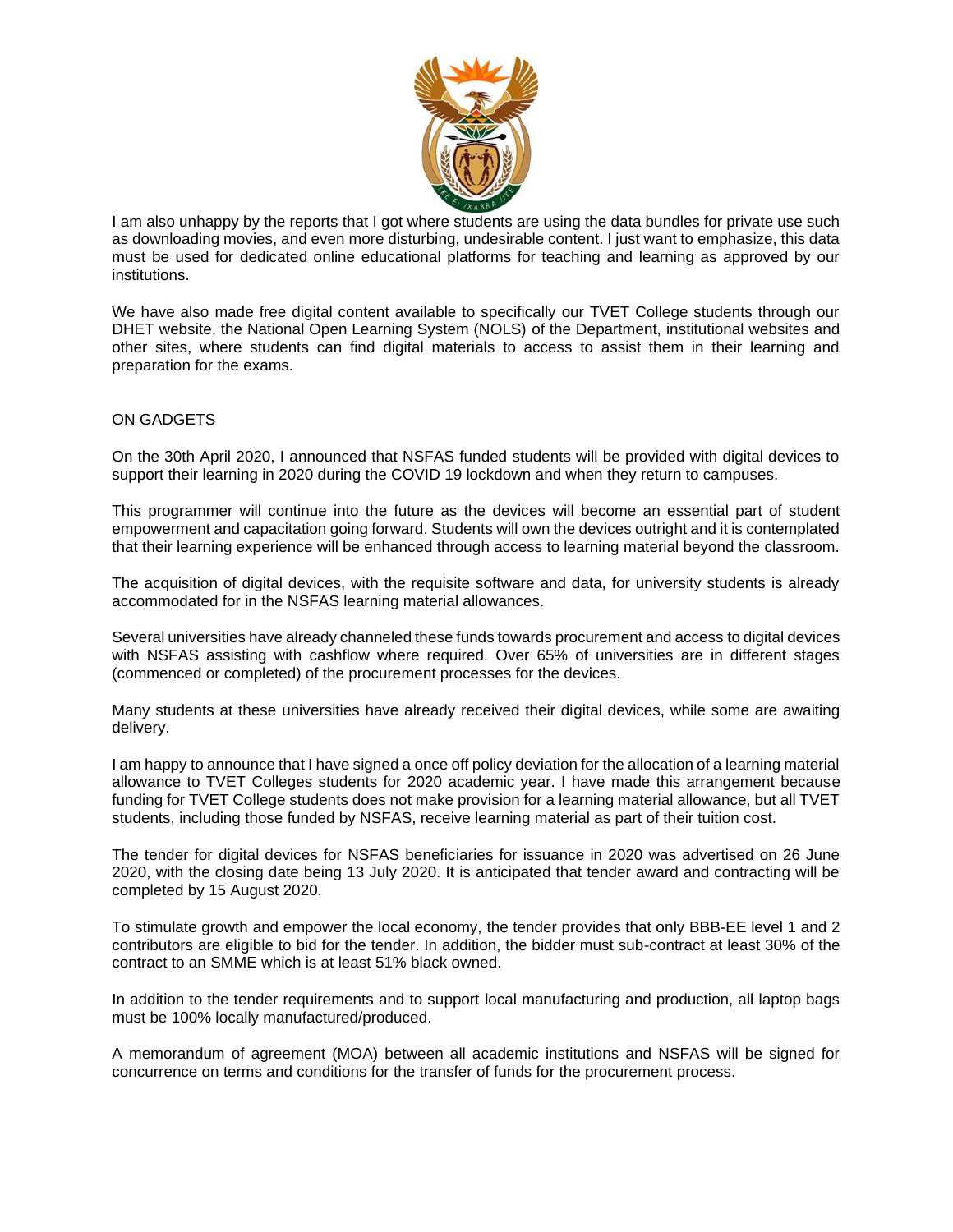

Subsequent to the signing of the MOA, a list of all NSFAS funded students that require digital devices should be provided by the academic institution to NSFAS for verification and vetting.

### ON NSFAS COMMITTEE OF INQUIRY

I am pleased to announce that I have appointed a Ministerial Committee of Inquiry into the National Student Financial Aid Scheme (NSFAS) to conduct an independent investigation into the business processes, systems and capacity of NSFAS.

The Committee is set to make recommendations for a future model of administering student financial aid.

Professor Yunus Ballim, former Vice Chancellor of Sol Plaatjie University (SPU) and Professor of Civil Engineering at Wits University, has been appointed to chair the Inquiry. The other members of the Committee are Mr Khaya Matiso, Professor Pamela Dube, Ms Nomzamo Maziya, and Mr Baxolile Mabinya.

The Committee is expected to complete its work within six months. The detailed Terms of Reference for the Inquiry are included in Government Gazette No. 43345, dated 21 May 2020.

I also would like to correct any confusion about the role of the Committee of Inquiry in relation to the NSFAS Administration.

The NSFAS Administration comes to an end in August 2020, and the Administrator continues to be in office until that time. The Inquiry is independent of NSFAS and has no role in terms of its current administration.

I thank the members of this important inquiry team for their willingness to take on this critical work.

### ON THE MINISTERIAL TASK TEAM REPORT ON THE RECRUITMENT, RETENTION AND PROGRESSION OF BLACK SOUTH AFRICAN ACADEMICS

In 2015 I convened the second Higher Education Summit on Transformation. The summit highlighted national concerns on the slow rate of transformation, and in its concluding Statement, directed that ''The sector should build on the nationally coordinated programme to enable accelerated capacity development, greater representation and improved retention of blacks and women in the academic workforce, professoriate and university management and governance structures."

I specifically appointed the Ministerial Task Team on the Recruitment, Retention and Progression of Black South African Academics under the chairpersonship of Professor David Mosoma to investigate this issue more deeply, to identify the blockages underpinning the slow pace of academic staff transformation at universities and to make recommendations on how these can be addressed.

I am pleased to announce that the Task Team concluded its work and submitted its report, and I am releasing the report to the public today and it is available on the Department of Higher Education and Training website.

The blockages that the MTT identified can be grouped into five broad categories:

• Firstly, postgraduate pipeline impediments in which the South African postgraduate pipeline is woefully inadequate to support the aspirations of a developing and transformed South Africa. It is inadequate in size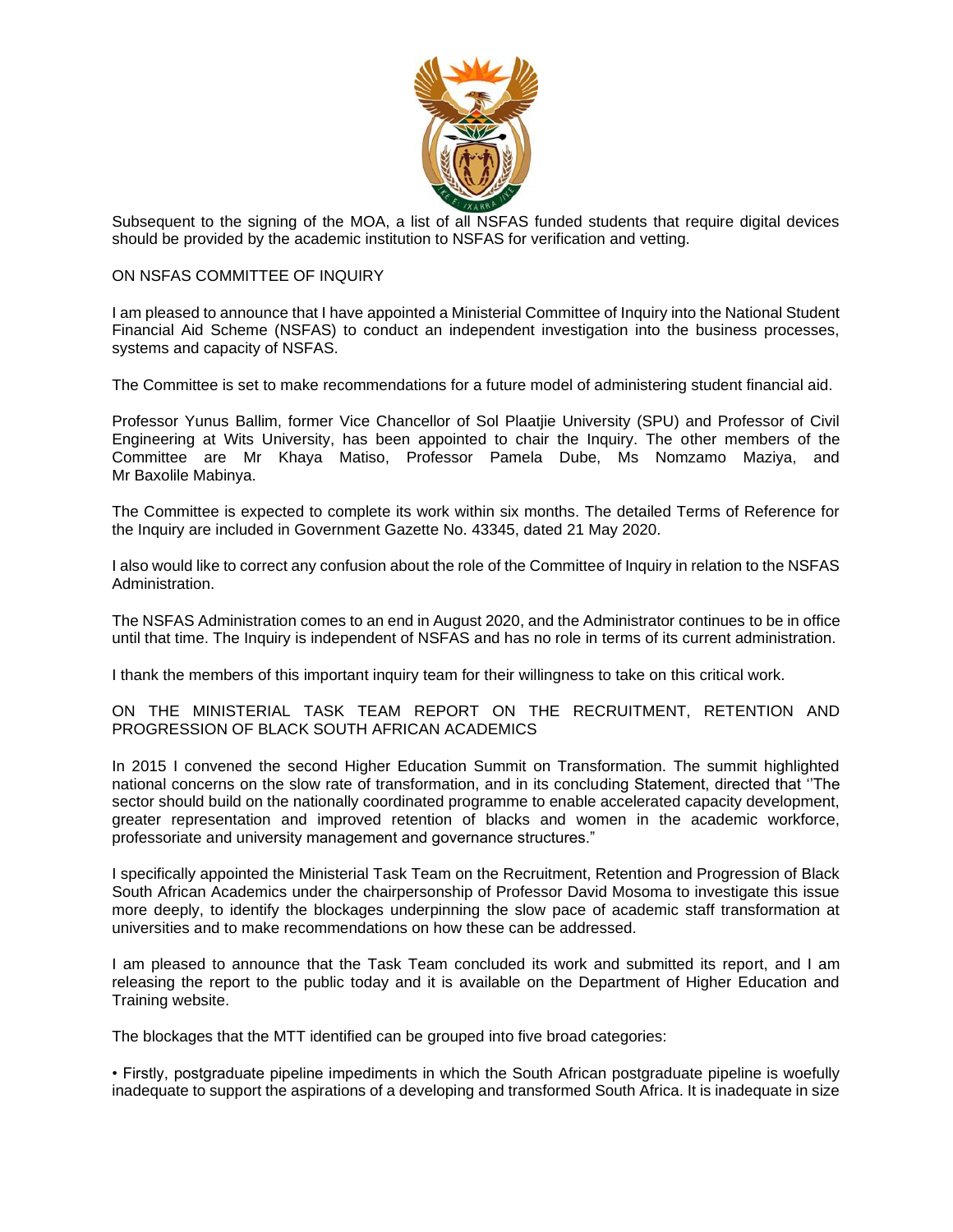

and continues to be inequitable in terms of participation and success of South African black and female students.

What is extremely worrying is that while overall postgraduate numbers are growing, the proportional share of South African postgraduate students is steadily declining.

If the postgraduate pipeline challenges are not decisively addressed, it will become very difficult to address the staff recruitment challenge.

• Secondly, staff participation and progression impediments; despite some gains, black academics, specifically African and coloured academics, and female academics remain under-represented in the academy.

Under-representation is more pronounced at senior levels, and is more pronounced at specific universities, typically the historically advantaged universities and especially at the previously Afrikaans institutions.

It appears that some universities may be seeking to address staff transformation imperatives through the recruitment of black academics from the continent.

The progression impediments are multiple, with factors relating to research participation highlighted as particularly important.

• Thirdly, Institutional cultures that work in overtly and covertly racist and sexist ways to maintain the postgraduate student profile and/or the staffing status quo in certain spaces, competing academic responsibilities, the lack of appropriate role models and mentors, and inability to embark on a research trajectory are significant barriers that work against the recruitment, retention and progression of black and women academics.

• Fourthly, the Task Team highlighted the existence of policy and strategy impediments. In regard to staff transformation at universities, a policy-strategy disjuncture appears to exist in some spaces.

Whilst universities are implementing a number of strategies to transform the staff profile, these appear to be executed in the absence of clear, well-defined policy, and in the absence of time-bound staff transformation plans that seek to achieve specific targets.

• Finally, resource impediments continue to impact on the pace at which the postgraduate pipeline and the staffing pipeline can be transformed. The task Team noted the raft of instruments that the NRF and the DHET were implementing to support staff capacity development and transformation at universities.

The Task Team has made 20 recommendations to address the blockages in the 5 areas highlighted by the team, and the report lists and elaborates on these recommendations.

In releasing this report today, I am requesting that the sector engages seriously with the report, and with its recommendations, with a view to identifying concrete actions that can be implemented at multiple levels of the system to give effect to the recommendations. I look forward to receiving proposals for action.

It is my intention that, after a period of two months during which the sector must propose concrete action on the recommendations, I will submit the report, its recommendations, and the actions to Cabinet for its consideration and approval.